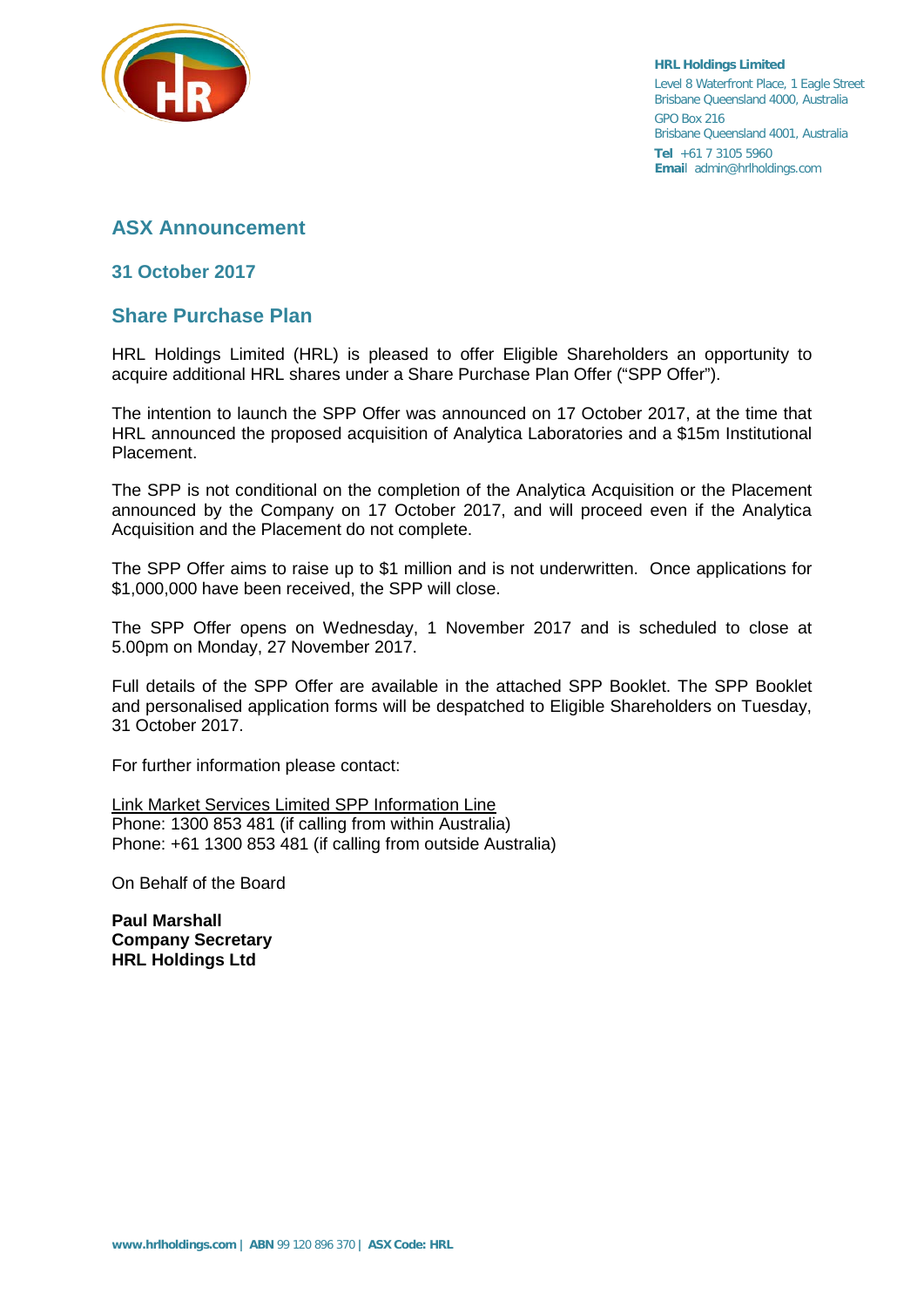

**31 October 2017**

# **HRL Holdings Limited**

## **THIS IS AN IMPORTANT DOCUMENT AND SHOULD BE READ IN ITS ENTIRETY**

#### **Highlights:**

Offer to existing HRL Holdings Limited (**HRL** or **Company**) shareholders to participate in a Share Purchase Plan (**SPP**).

**The SPP will raise a maximum of \$1,000,000. Once applications for \$1,000,000 have been received, the SPP will close.**

Shareholders can, at their election, take up New Shares pursuant to the SPP at the subscription price of \$0.085 in one of the following amounts:

- 25,000 shares for \$2,125;
- 50,000 shares for \$4,250;
- 75,000 shares for \$6,375;
- 100,000 shares for \$8,500;
- 150,000 shares for \$12,750;
- 176,470 shares for \$14,999.95.

The SPP is not being underwritten.

The Company plans to use the funds raised from the SPP to:

- support the business working capital requirements; and
- pay corporate costs and the costs of the issue.

**The SPP is not conditional on the completion of the Analytica Acquisition or the Placement announced by the Company on 17 October 2017, and will proceed even if the Analytica Acquisition and the Placement do not complete**.

The information in this document is not a recommendation to accept the offer of New Shares under the SPP and does not constitute financial advice. Any person who intends to subscribe for New Shares must conduct their own investigations, assessment and analysis of the Company and its operations and prospects and must base their investment decision solely on those investigations and that assessment analysis.

If you are in doubt about the contents of this document, or the action you should take, you should consult your financial or other professional advisor without delay who specialises in advising on the acquisition of share and other securities before taking any action.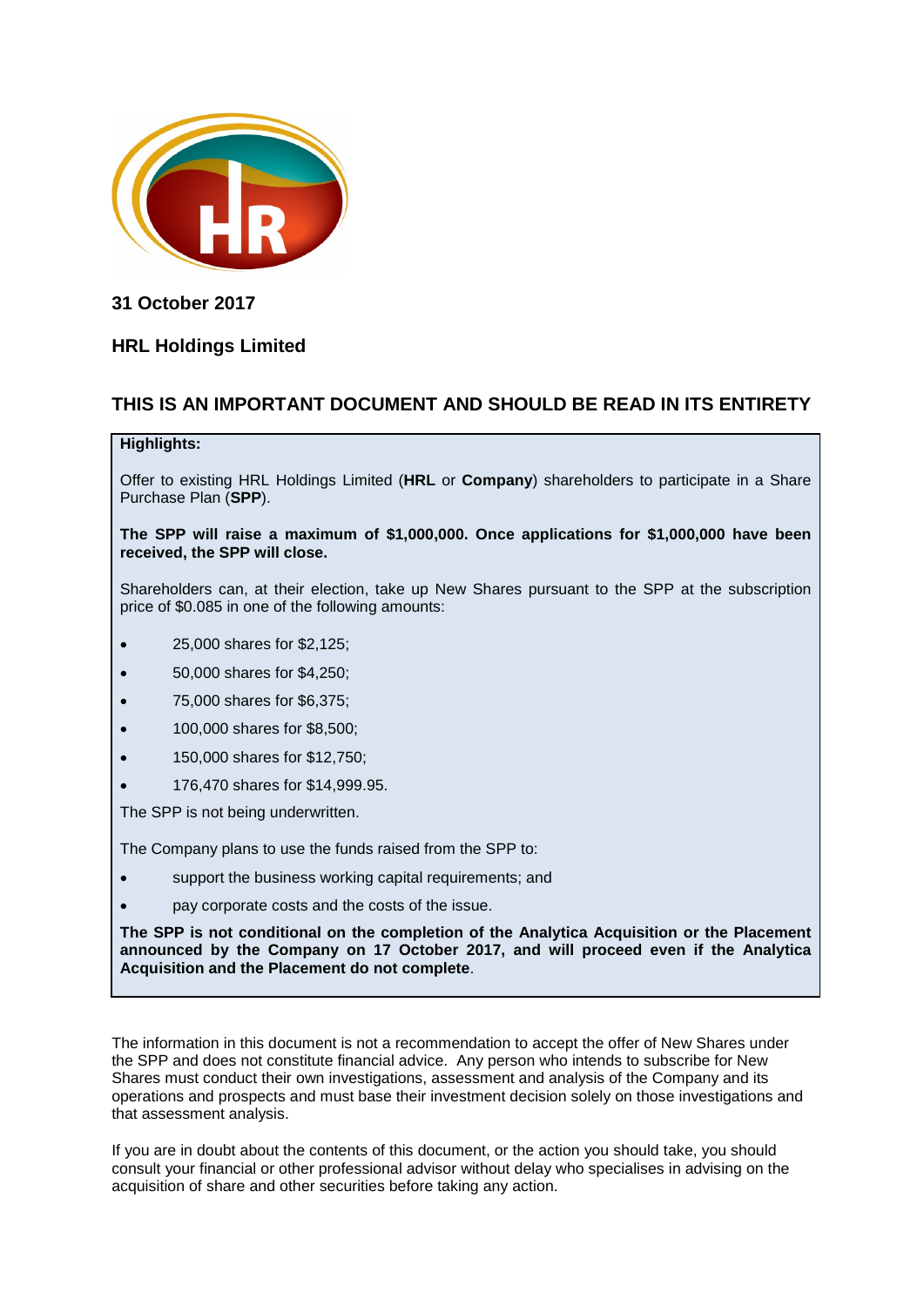

Dear Shareholder,

The Directors of HRL Holdings Limited (**HRL** or **Company**) would like to invite you to participate in HRL's Share Purchase Plan (**SPP**).

### **1. Summary of the SPP**

The SPP provides Shareholders on the Company's register at the Record Date with an opportunity to subscribe for either \$2,125, \$4,250, \$6,375, \$8,500, \$12,750 or \$14,999.95 in New Shares at the Subscription Price of \$0.085 per share. The Board has structured the SPP to encourage our loyal, smaller Shareholders to apply and increase their shareholding in HRL and provide the opportunity to Shareholders to subscribe for New Shares on the same terms as the placement recently announced on 17 October 2017 to sophisticated investors (**Placement**).

Only Shareholders of HRL with a registered address in Australia and New Zealand who were on the share register as at 7.00pm (Brisbane time) on 16 October 2017 are afforded the opportunity to participate in the SPP. Shareholders not registered as at that date will not receive an offer under the SPP. The rights of Shareholders eligible to participate under this SPP are not transferable.

#### **The Company proposes a maximum raising of \$1,000,000 million under the SPP. Once \$1,000,000 of applications have been received the offer will be closed.**

The SPP is not being underwritten. The Directors reserve the right to place any shortfall of New Shares under the SPP to other potential interested investors, subject to obtaining any Shareholder approval that may be required. The Directors also reserve the discretion to accept oversubscriptions subject to all legal and regulatory requirements.

The proposed use of the funds raised under the SPP is to:

- support the business working capital requirements; and
- pay corporate costs and the costs of the issue.

#### **The SPP is not conditional on the completion of the Analytica Acquisition or the Placement, and will proceed even if the Analytica Acquisition and the Placement do not complete.**

### **2. Terms of the SPP**

The terms and conditions of the SPP are outlined in the enclosed document. By making an application to purchase New Shares under the SPP, you will have agreed to be bound by those terms and conditions. The right to participate in this offer under the SPP is available exclusively to persons who were registered as holders of Shares in HRL at 7.00pm (Brisbane time) on the record date of 16 October 2017 and whose registered address is in Australia, New Zealand, or in any other jurisdiction where, in the opinion of the Directors of HRL, it is lawful and reasonably practical for HRL to offer and issue New Shares under this SPP.

Eligible Shareholders are entitled to apply for a **maximum** of \$14,999.95 of New Shares, at the Subscription Price of \$0.085 per New Share, under the SPP.

You may apply only for New Shares in one of the following amounts:

- 25,000 shares for \$2,125;
- 50,000 shares for \$4,250;
- 75,000 shares for \$6,375;
- 100,000 shares for \$8,500;
- 150,000 shares for \$12,750; or
- 176,470 shares for \$14,999.95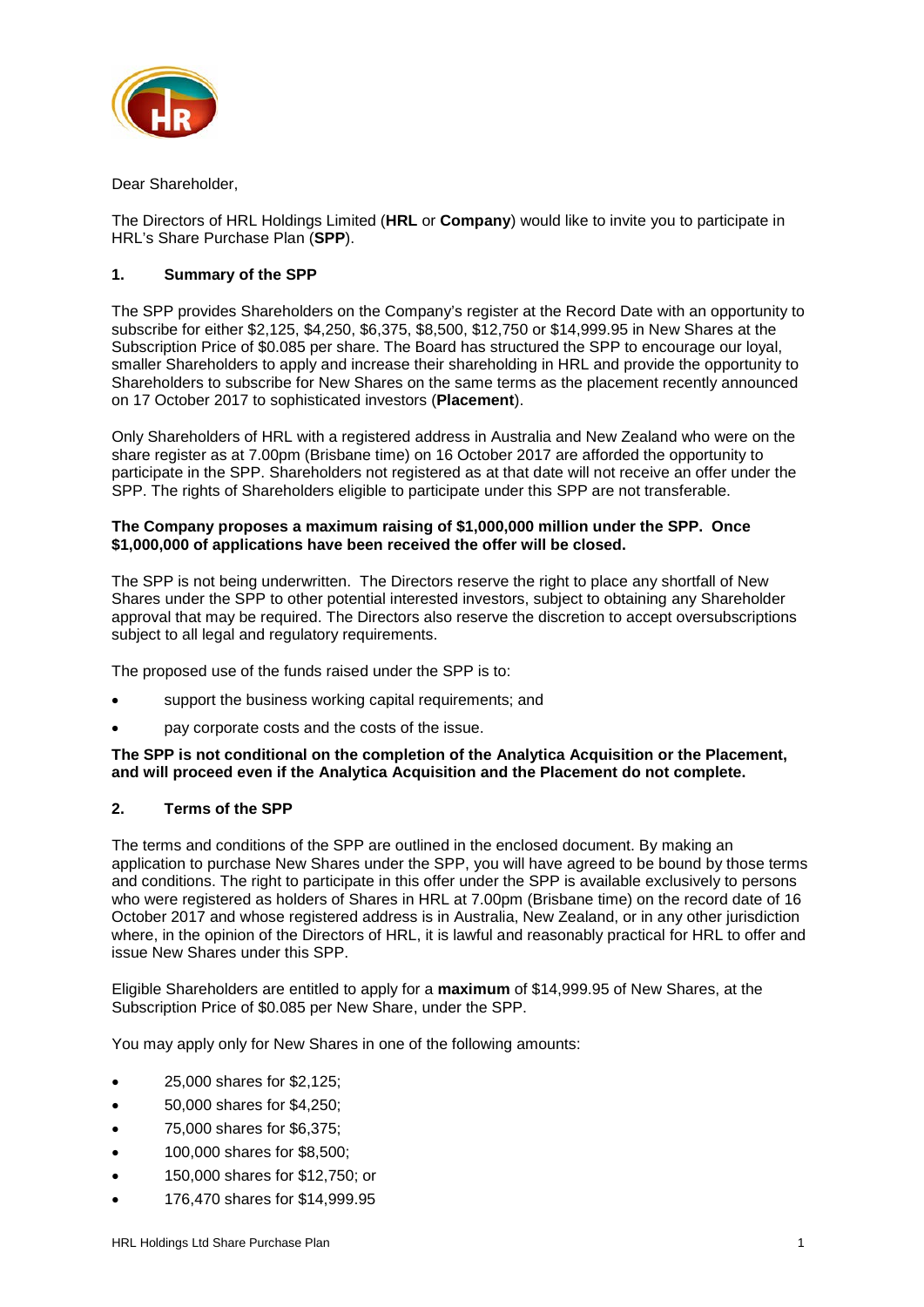The Subscription Price represents approximately a 2% premium to the Volume Weighted Average Market Price over the last five days on which trading of HRL's shares on the ASX were recorded prior to the announcement of the SPP on 17 October 2017.

For information purposes, the Market Price of HRL's shares over the last five days of trading prior to the announcement of this SPP on 17 October 2017 was as follows:

| Date            | <b>Closing Market Price</b> | <b>Volume</b> |
|-----------------|-----------------------------|---------------|
| 6 October 2017  | \$0.08                      | 18,000        |
| 9 October 2017  | \$0.08                      | 21,962        |
| 10 October 2017 | \$0.082                     | 225,791       |
| 11 October 2017 | \$0.09                      | 49,863        |
| 12 October 2017 | \$0.09                      | 25,213        |

The VWAP for the last 5 days of trading prior to the announcement of the SPP was \$0.0833.

For information purposes, the Market Price of HRL's shares over the five days of trading post announcing the intention to make the SPP offer was as follows:

| Date            | <b>Closing Market Price</b> | Volume     |
|-----------------|-----------------------------|------------|
| 17 October 2017 | \$0.12                      | 10,511,258 |
| 18 October 2017 | \$0.11                      | 1,795,645  |
| 19 October 2017 | \$0.11                      | 414,878    |
| 20 October 2017 | \$0.115                     | 298,375    |
| 23 October 2017 | \$0.12                      | 448,217    |

The VWAP for the 5 days of trading post announcing the intention to make the SPP offer was \$0.098. Accordingly, the Subscription Price represents a 13.3% discount to the Volume Weighted Average Market Price over the 5 days of trading post announcing the intention to make the SPP offer and a 29.2% discount to the closing price on 23 October 2017.

To enable you to properly consider the offer under the SPP, set out below is a brief price history of the trading price of HRL's shares on the ASX in the six months prior to 17 October 2017:

| <b>Description</b> | Date(s)          | <b>Share Price (\$)</b> |  |
|--------------------|------------------|-------------------------|--|
| High               | 31 May 2017      | \$0.11                  |  |
| Low                | 7 September 2017 | \$0.075                 |  |

At the time of issue of the New Shares, the price of Shares trading on the ASX may be higher or lower than the Subscription Price.

Participation in the SPP is entirely at your discretion but the SPP is non-renounceable which means you cannot transfer your right to subscribe for New Shares under the SPP to anyone else.

On the basis of the Subscription Price of New Shares under the SPP, the Directors recommend the SPP to Shareholders. All of the Directors who are Eligible Shareholders intend, in respect of their own shareholdings, to apply for New Shares under the SPP.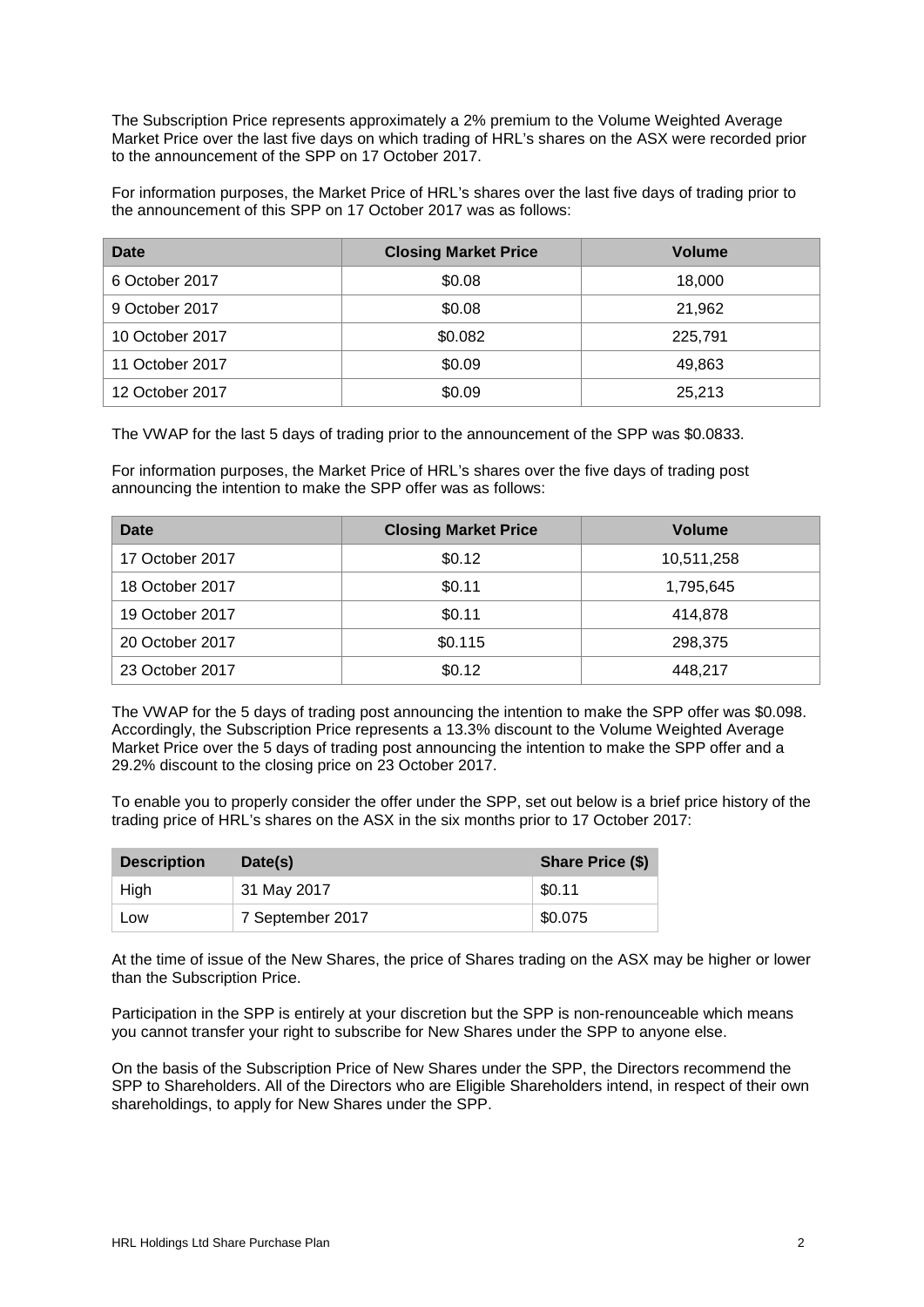The application period will close at 5.00pm (Brisbane time) on 27 November 2017. Therefore, if you wish to apply for any New Shares under the SPP, you should follow the instructions outlined in the attached Application Form so payment is received at our Share Registrar by that date in cleared funds. If applications for \$1,000,000 are received before the Closing Date the SPP will close early. Payment may be made by cheque, bank draft or BPAY®.

It is proposed that the following timetable apply in respect of the SPP:

| <b>Event</b>                                    | Date              |
|-------------------------------------------------|-------------------|
| Record Date of the SPP (7.00pm Brisbane time)   | 16 October 2017   |
| Announcement Date                               | 17 October 2017   |
| Opening Date of the SPP                         | 1 November 2017   |
| Closing Date of the SPP                         | 27 November 2017* |
| Issue and Allotment of New Shares under the SPP | 4 December 2017   |
| Quotation of New Shares under the SPP           | 5 December 2017   |
| Dispatch of holding statements                  | 5 December 2017   |

\* If applications for \$1,000,000 are received before the Closing Date the SPP will close early

The above timetable is indicative only. HRL reserves the right to vary any of the key dates above, including the Closing Date and the Issue Date, without further notice.

The Plan offer is made in accordance with ASIC Class Order 09/425 and therefore does not require a prospectus for the purposes of Chapter 6D of the Corporations Act.

If you are an Eligible Shareholder who holds shares as a custodian, trustee or nominee within the definition of "custodian" in ASIC Class Order 09/425 (**Custodian**), and hold Shares on behalf of one or more persons (**Beneficiaries**), this offer is made to you, and you have the discretion whether to extend this offer to the Beneficiaries on whose behalf you hold Shares. You may apply for up to a maximum amount of \$14,999.95 worth of Shares in respect of each Beneficiary. You may be required to submit a custodian certificate in order to participate on behalf of any beneficiaries. Further details in this regard are set out in the attached Terms and Conditions.

For further information please contact:

Link Market Services Limited SPP Information Line

Phone: 1300 853 481 (if calling from within Australia)

Phone: +61 1300 853 481 (if calling from outside Australia)

Yours sincerely

**Kevin Maloney Chairman HRL Holdings Limited**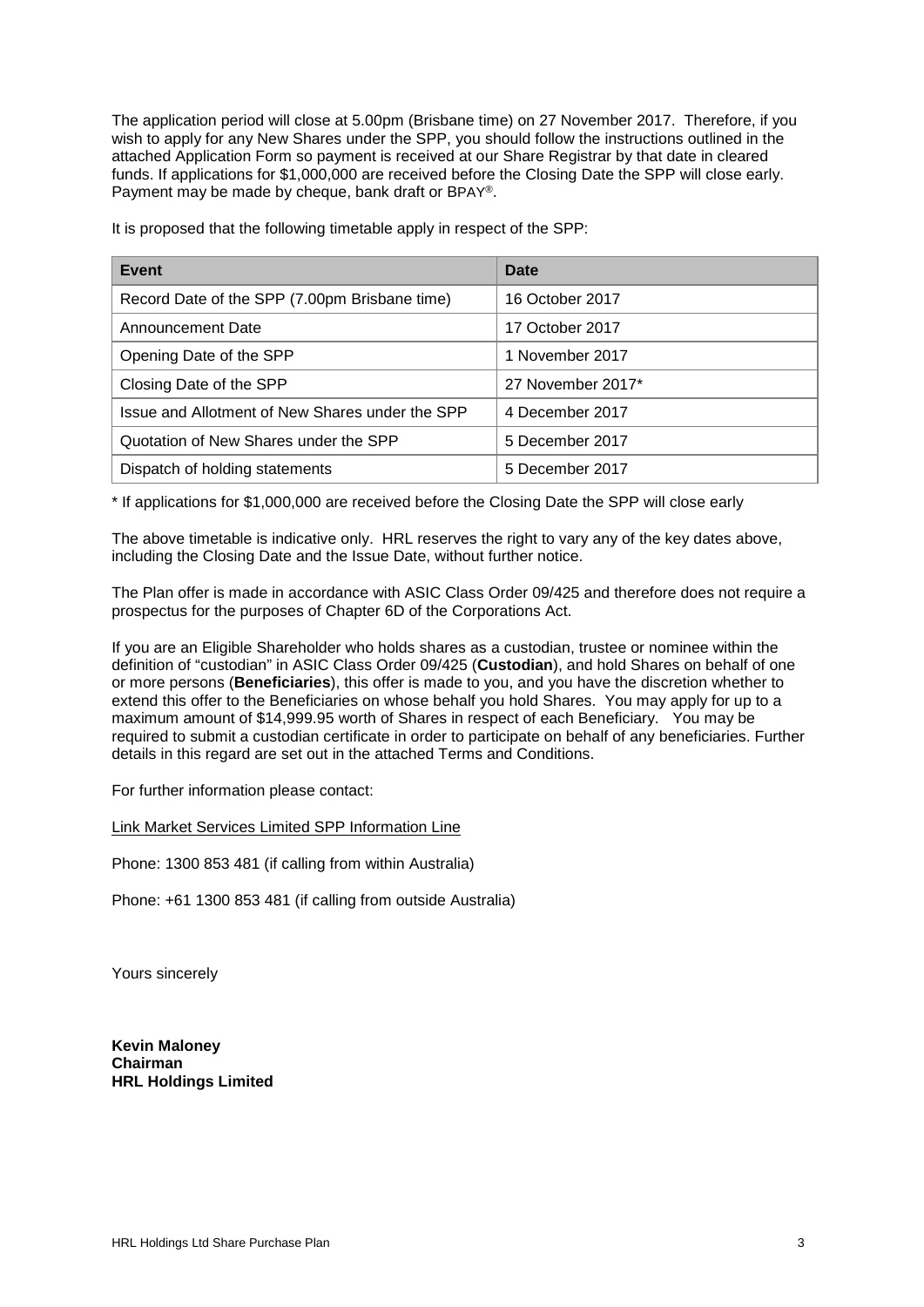## **Terms and Conditions of the Share Purchase Plan dated 31 October 2017**

### **WARNING**

*The New Shares are not being offered or sold to the public within New Zealand other than to existing shareholders of the Company with registered addresses in New Zealand to whom the offer of New Shares is being made in reliance on the Financial Markets Conduct Act 2013 and the Financial Markets Conduct (Incidental Offers) Exemption Notice 2016.* 

*The taxation treatment of Australian financial products is not the same as for New Zealand financial products.*

*If you are uncertain about whether this investment is appropriate for you, you should seek the advice of an appropriately qualified financial adviser.*

*Eligible Shareholders who are not residents of Australia are responsible for obtaining all necessary approvals so they may legally apply for New Shares and should refer to clause [10.2](#page-13-0) of the Terms and Conditions for further details.*

*Not for distribution or release in the United States or to U.S Persons.*

#### **1. Definitions**

1.1 In this SPP, unless the context otherwise indicates:

**Analytica Acquisition** means the acquisition of Analytica Laboratories by the Company as announced to the market on 17 October 2017.

**Application Form** means the application form distributed with these Terms and Conditions to Eligible Shareholders.

**Application Amount** means the total amount payable by an Eligible Shareholder who applies for New Shares under the SPP calculated by reference to the Subscription Price multiplied by the total number of New Shares applied for by that Eligible Shareholder.

**ASX** means ASX Limited ACN 008 624 691.

**ASX Market** means the market for trading in securities operated by ASX.

**Board** means the board of directors of HRL from time to time.

**Business Day** has the meaning given to that term in the Listing Rules.

**Class Order** means ASIC Class Order 09/425 as in force on 24 March 2017 as amended or supplemented from time to time.

**Corporations Act** means the *Corporations Act 2001* (Cth) as amended from time to time.

**Custodial** or **Depository Service** has the meaning given by section 766E of the Corporations Act.

**Custodian** means a registered holder:

- (a) that holds an Australian financial services licence that:
	- (1) covers the provision of a Custodial or Depository Service; or
	- (2) covers the operation of an IDPS (as defined in Class Order (CO 13/763)); or
- (b) that is exempt under:
	- (1) paragraph 7.6.01(1)(k) or paragraph 7.6.01(1)(na) of the *Corporations Regulations 2001*; or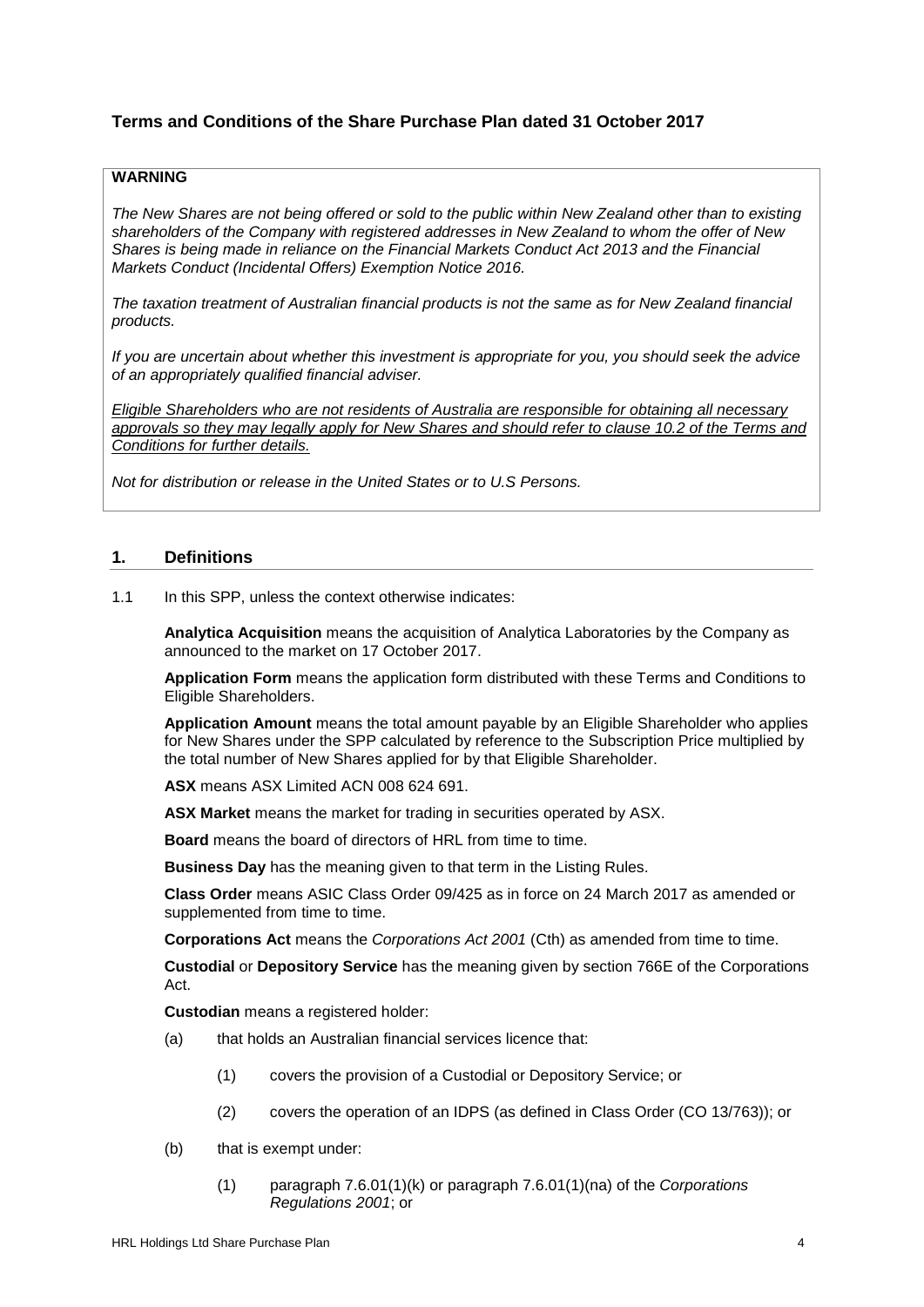- (2) ASIC Class Orders [CO 14/1000] or [CO 14/1001]; or
- (3) Schedule 2 to the ASIC Corporations (Repeal & Transitional) Instrument 2016/396;
- (4) an individual instrument not being a legislative instrument, made by ASIC and which applies to Schedule 2 of the legislative instrument referred to in subparagraph (3) above or any of the ASIC Class Orders repealed by that legislative instrument; or
- (5) paragraph 911A(2)(h) of the Corporations Act,

from the requirement to hold an Australian financial services licence for the provision of a custodial or depository service; or

- (c) that is a trustee of a:
	- (1) Self-Managed Superannuation Fund; or
	- (2) Superannuation Master Trust; or
- (d) that is the responsible entity of an IDPS-like Scheme; or
- (e) that is the registered holder of shares or interests in the class and is noted on the register of members of the body or scheme (as the case may be) as holding the shares or interests on account of another person.

**Custodian Certificate** means the certification required to be given by a Custodian to HRL pursuant to the Terms and Conditions.

**Director** means a director of HRL from time to time.

**Eligible Shareholders** means those Shareholders who satisfy the conditions set out in clause [2.1](#page-7-0) of these Terms and Conditions.

**HRL** means HRL Holdings Limited ACN 120 896 370.

**IDPS-like Scheme** has the meaning given by ASIC Class Order [CO 13/762] or any class order that replaces that class order.

**Instruction** includes a direction or request.

**Issue Date** means the date that New Shares under the SPP are issued and allotted and otherwise in accordance with the timetable.

**Listing Rules** means the official listing rules of the ASX (as amended from time to time).

**Market Price** means the closing price of Shares in the Company on the ASX Market on a particular day.

**New Shares** means a maximum of 11,764,705 new Shares in HRL to be issued pursuant to the SPP.

**Offer** means a non-renounceable offer of \$2,550, \$4,250, \$6,375, \$8,500, \$12,750 or \$14,999.95 worth of ordinary fully paid shares in HRL (at the Subscription Price) to Eligible Shareholders under the SPP.

**Placement** means the placement of Shares to sophisticated investors announced to ASX on 17 October 2017.

**Record Date** means 7.00pm (Brisbane time) on 16 October 2017.

**Regulated Superannuation Fund** has the same meaning as in the *Superannuation Industry (Supervision) Act 1993*.

**Self-managed Superannuation Fund** has the meaning given by section 17A of the *Superannuation Industry (Supervision) Act 1993*.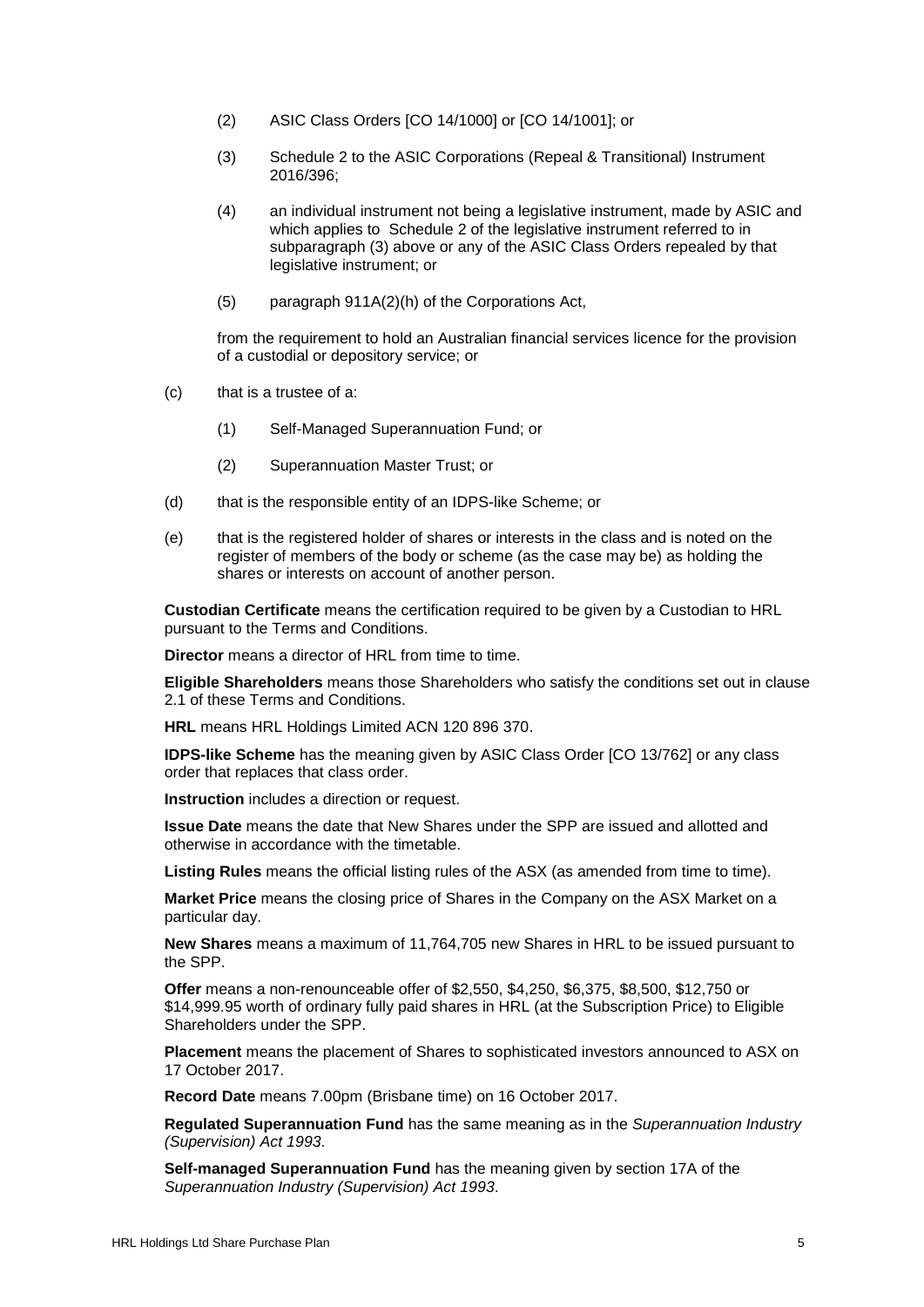**Share Registrar** means Link Market Services Limited.

**Shareholders** means those persons or entities that hold ordinary shares in the issued capital of HRL.

**Shares** means fully paid ordinary shares in HRL.

**Shortfall** means any New Shares not taken up by Eligible Shareholders under the SPP.

**SPP** means the HRL Share Purchase Plan approved by the Board.

**Subscription Price** means the subscription price of Shares under the SPP being \$0.085 per Share.

**Superannuation Master Trust** means a Regulated Superannuation Fund under which:

- (a) a member of the fund is, or is entitled, to give an instruction (including a direction or request) that a particular financial product is to be acquired; and
- (b) if the member gives such an instruction, the trustee, or a custodian who holds financial products on behalf of the trustee, must (subject to any discretion they have to refuse) acquire the financial product; and
- (c) if the trustee or custodian acquires the financial product pursuant to an instruction given by the member, the member is to have rights or benefits calculated by reference to dividends or other benefits derived from the product.

**Terms and Conditions** means the terms and conditions set out in this document.

**Volume Weighted Average Market Price** or **VWAP** has the meaning given in the Listing Rules.

1.2 References to "\$" means a reference to the respective amount in Australian dollars.

### **2. Eligibility to participate**

- <span id="page-7-0"></span>2.1 Those Shareholders of HRL that will be eligible to apply for New Shares under the SPP must:
	- (a) be recorded in HRL's register of Shareholders at 7.00pm (Brisbane time) on the Record Date; and
	- (b) have a registered address in Australia, New Zealand or another jurisdiction where in the opinion of the Directors, it is lawful and reasonably practical for HRL to issue the New Shares as set out in HRL's shareholder register on the Record Date.
- 2.2 The Offer does not constitute an offer in any jurisdiction in which, or to any person to whom, it would not be lawful to make such an Offer.
- <span id="page-7-1"></span>2.3 If you are the only registered holder of a holding of HRL Shares, but you receive more than one offer under the SPP (for example, due to multiple registered holdings), you may only apply in aggregate for a maximum of \$14,999.95 worth of New Shares.
- 2.4 If you are registered with one or more persons as the joint Shareholders of a holding of HRL Shares, that joint holding is considered to be a single registered holding for the purpose of this SPP and the joint holders are entitled to participate in the SPP in respect of that single holding only. If the same joint holders receive more than one offer under the SPP due to multiple identical holdings, the joint holders may only apply in aggregate for a maximum of \$14,999.95 worth of New Shares.
- 2.5 Custodians should refer to clause [6](#page-10-0) of the Terms and Conditions regarding Custodian participation. If you do not hold Shares in HRL as a Custodian, the provisions of clause [6](#page-10-0) do not apply.
- 2.6 If you hold HRL Shares as a trustee or nominee for another person, but you are not a Custodian, you cannot participate for beneficiaries in the manner described in clause [6](#page-10-0) of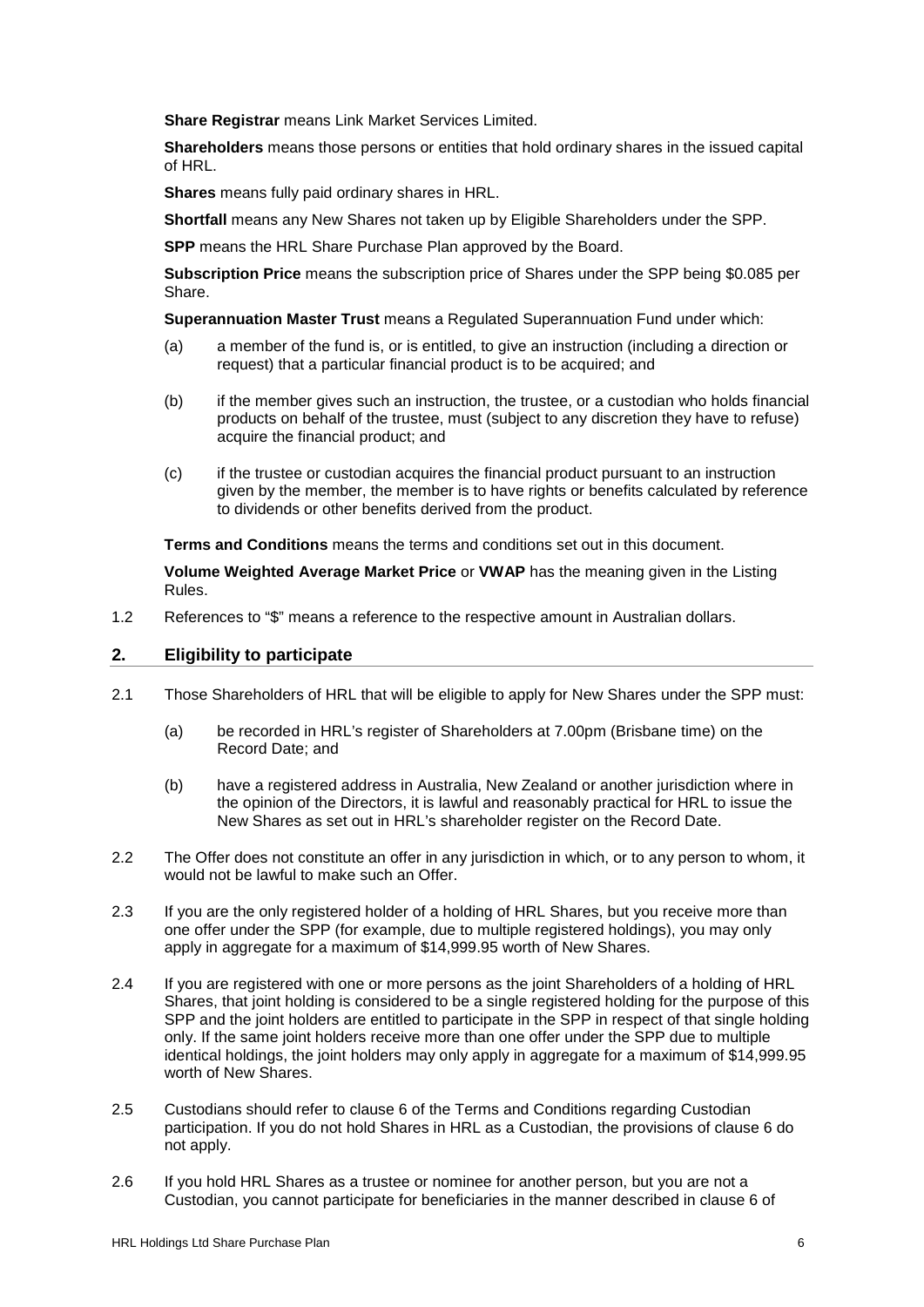these Terms and Conditions. In this case, the rules for multiple single holdings (see clause [2.3](#page-7-1) above) apply.

#### **3. Terms of the Offer**

- 3.1 The Offer will be open for a period commencing on and from 9.00am (Brisbane time) on 1 November 2017 (**Opening Date**) until, subject to the discretion of the Board, 5.00pm (Brisbane time) on 27 November 2017 (**Closing Date**).
- <span id="page-8-1"></span>3.2 The Board reserves the right to close the Offer at any time prior to the Closing Date and/or extend the Closing Date without further notification.
- <span id="page-8-2"></span>3.3 In response to the Offer, Eligible Shareholders wishing to apply for New Shares under the SPP may apply for either:
	- (a) 25,000 shares for \$2,125;
	- (b) 50,000 shares for \$4,250;
	- (c) 75,000 shares for \$6,375
	- (d) 100,000 shares for \$8,500;
	- (e) 150,000 shares for \$12,750; or
	- (f) 176,470 shares for \$14,999.95.

subject to clauses [5](#page-10-1) and [6.](#page-10-0)

- 3.4 All Offers for New Shares under the SPP are non-renounceable and therefore the right to participate in the SPP cannot be transferred.
- 3.5 Participation in the SPP by Eligible Shareholders is entirely optional and subject to these Terms and Conditions.

#### **4. Applications for New Shares**

- <span id="page-8-0"></span>4.1 Eligible Shareholders wishing to apply for New Shares under the SPP must:
	- (a) If paying by cheque or bank draft:
		- (1) complete the Application Form;
		- (2) pay the Application Amount in the manner specified on the Application Form; and
		- (3) forward the completed Application Form and payment for the Application Amount to HRL's Share Registrar at the addresses specified on the Application Form, to reach such addresses by no later than 5.00pm (Brisbane time) on the Closing Date. The address for return of Application Forms and the Application Amount is:

**Mailing Address** HRL Holdings Limited C/- Link Market Services Limited GPO Box 3560 Sydney NSW 2001

#### **Hand Delivery** HRL Holdings Limited C/- Link Market Services Limited 1A Homebush Bay Drive Sydney NSW 2001 Rhodes NSW 2138 *(Please do not use this address for mailing purposes)*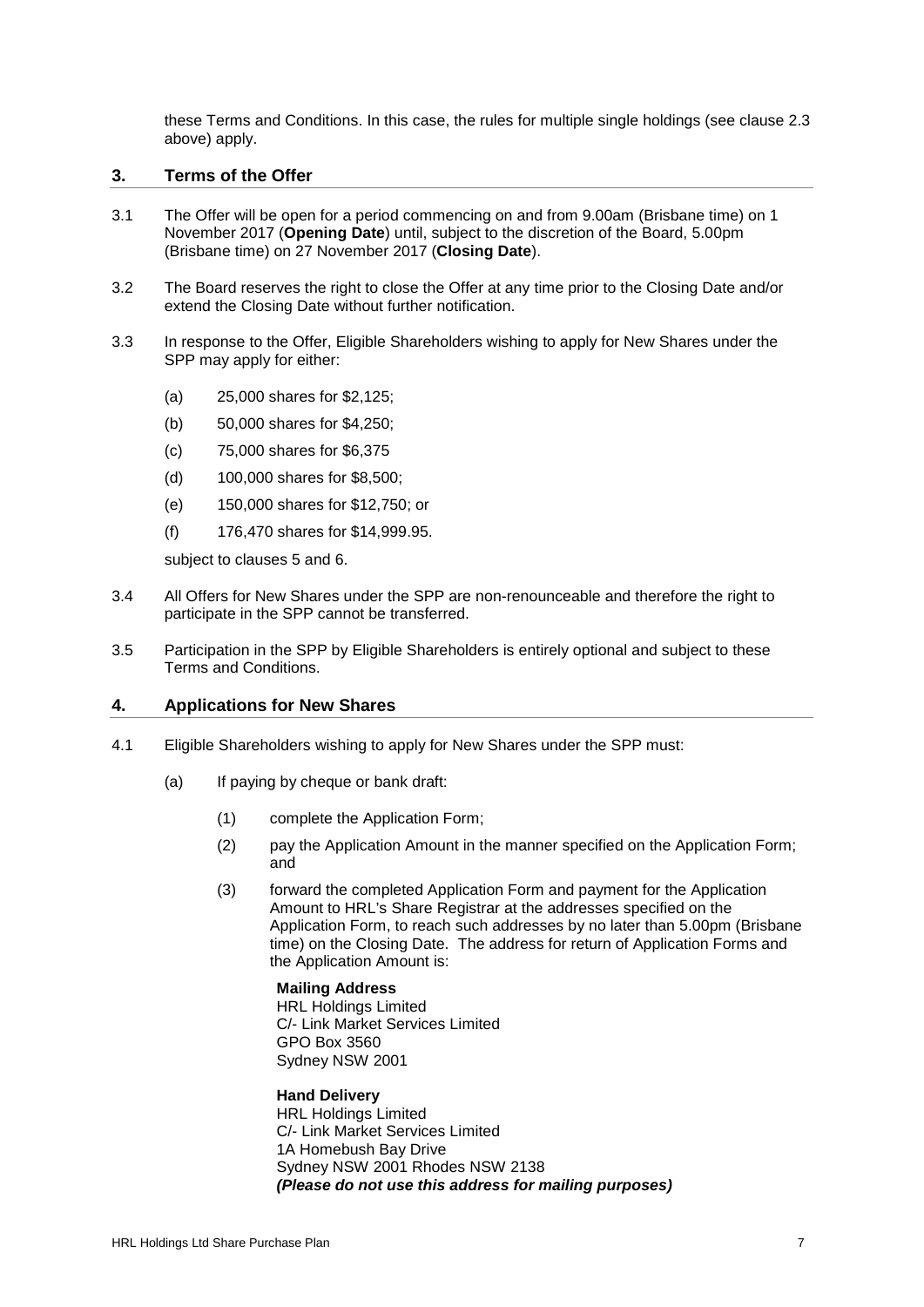- <span id="page-9-3"></span>(b) If you elect to use the BPAY® option (subject to clause [4.2\)](#page-9-0):
	- (1) pay the Application Amount electronically using BPAY with payment to reach HRL's Share Registry by no later than 5.00pm (Brisbane time) on the Closing Date; and
	- (2) do not return the Application Form if you elect the BPAY option.
- <span id="page-9-0"></span>4.2 Please note that only Eligible Shareholders having an account with an Australian financial institution who participates in the BPAY scheme have the ability to elect to use the BPAY option.
- 4.3 All application money will be deposited into an account and any application money received in respect of any applications rejected by the Board under clauses [4.4](#page-9-1) or [4.5](#page-9-2) shall be refunded by HRL without interest.
- <span id="page-9-1"></span>4.4 The Board reserves the right to reject any application for New Shares (in whole or in part) including (without limitation) if:
	- (a) an Application Form is not correctly completed;
	- (b) the applicant is not an Eligible Shareholder;
	- (c) the issue of those New Shares would contravene any law or the Listing Rules;
	- (d) the exact payment for the New Shares applied for is not received;
	- (e) to accept the application in full would have the effect of exceeding the maximum offer of New Shares under the SPP;
	- (f) it is not reasonably satisfied that the issue of those New Shares will not result in any person receiving ordinary shares in HRL with an application price totalling more than \$14,999.95 as a result of:
		- (1) Shares issued to the person or to a Custodian on that person's behalf (as a result of an instruction given by that person to the Custodian to apply for Shares on their behalf) under the SPP; and
		- (2) any other Shares in HRL issued to the person or to a Custodian on that person's behalf (as a result of an instruction given by that person to the Custodian to apply for ordinary shares in HRL on their behalf) under an arrangement similar to the SPP operated by HRL in the 12 months prior to the Issue Date,

except to the extent that the person is issued with New Shares or interests as a Custodian under a custodian offer;

- (g) the applicant is a Custodian and has failed to provide HRL with a Custodian Certificate; or
- (h) the applicant has not otherwise complied with the Terms and Conditions.
- <span id="page-9-2"></span>4.5 The Board reserves the right to allocate fewer, or no, New Shares than an Eligible Shareholder applies for under the SPP, including, without limitation, in the event that the SPP is oversubscribed at its sole discretion (**Scale Back**). If there is a Scale Back, you may receive less than the parcel of New Shares for which you applied. If a Scale Back produces a fractional number of shares when applied to your parcel, the number of New Shares you will be issued will be rounded down to the nearest whole number of New Shares. In the event of a Scale Back, the difference between the Application Amount received by HRL, and the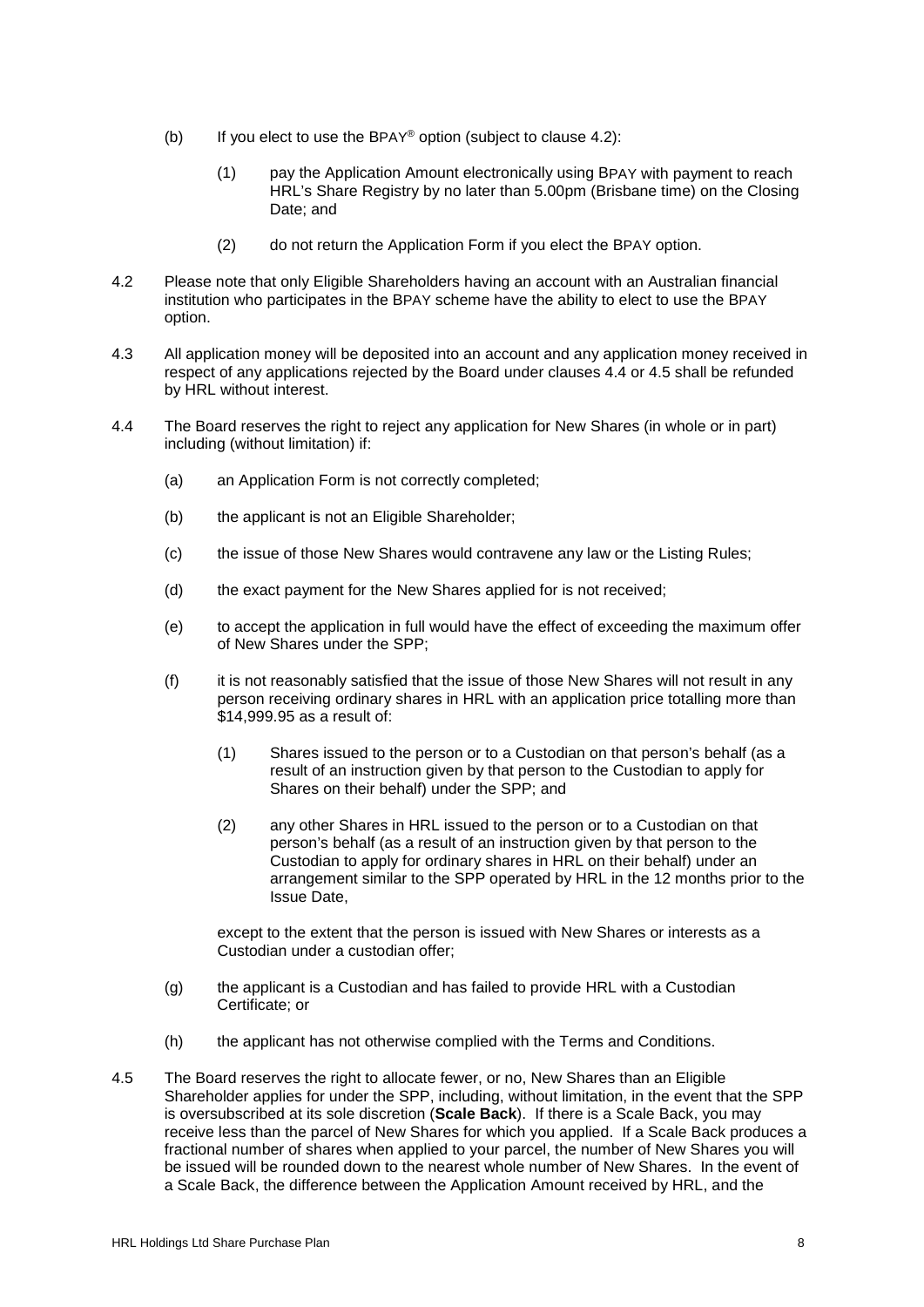number of New Shares that will be issued to you multiplied by the Subscription Price, will be refunded to you.

4.6 If there is a consolidation or re-organisation of the issued share capital of HRL prior to the Closing Date, the maximum number of New Shares to be issued pursuant to and in accordance with the SPP shall be consolidated or re-organised (as the case may be) in the same ratio as the issued capital of HRL.

## <span id="page-10-1"></span>**5. Certification by Eligible Shareholder**

- 5.1 By submitting an Application Form, together with the appropriate payment of the Application Amount in the manner specified in clause [4.1\(a\),](#page-8-0) or by making a BPAY payment of the Application Amount in the manner specified in clause [4.1\(b\),](#page-9-3) you certify, acknowledge, warrant and represent as true, correct and not misleading to HRL that if you are not a Custodian, the aggregate of the application price paid by you for:
	- (a) the New Shares the subject of the Application Form or the BPAY payment;
	- (b) any other Shares in HRL applied for under a similar arrangement in the 12 months prior to the date of submission of the Application Form or making the BPAY payment;
	- (c) any other Shares in HRL issued to you, or a Custodian (as a result of an instruction given by you to the Custodian to apply for Shares in HRL on your behalf) under the SPP or under any similar arrangement operated by HRL in the 12 months prior to the date of submission of the Application Form or making the BPAY payment; and
	- (d) any other New Shares which you have instructed a Custodian to acquire on your behalf under the SPP,

does not exceed \$15,000.

### <span id="page-10-0"></span>**6. Custodian**

- 6.1 Eligible Shareholders who are Custodians may participate in the SPP on behalf of:
	- (a) one or more persons that are not Custodians on whose behalf the Custodian is holding Shares in HRL; or
	- (b) a person, on whose behalf, another Custodian (**Downstream Custodian**) holds beneficial interests in Shares in HRL and the Custodian holds the Shares in HRL to which those beneficial interests relate, on behalf of the Downstream Custodian or another Custodian,

#### (each a **Participating Beneficiary**).

- 6.2 If you are a Custodian holding HRL Shares on behalf of two or more persons jointly, the joint beneficiaries will be taken to be a single Participating Beneficiary for the purposes of these Terms and Conditions.
- <span id="page-10-2"></span>6.3 If you are a Custodian and hold HRL Shares on behalf of one or more Participating Beneficiaries, you may apply for up to a maximum of \$14,999.95 worth of New Shares for each Participating Beneficiary subject to providing HRL with a Custodian Certificate (included for Custodians with these Terms and Conditions), in addition to the Application Form, certifying the following:
	- (a) that, as at the Record Date, any of the following apply:
		- (1) you hold Shares in HRL on behalf of one or more Participating Beneficiaries;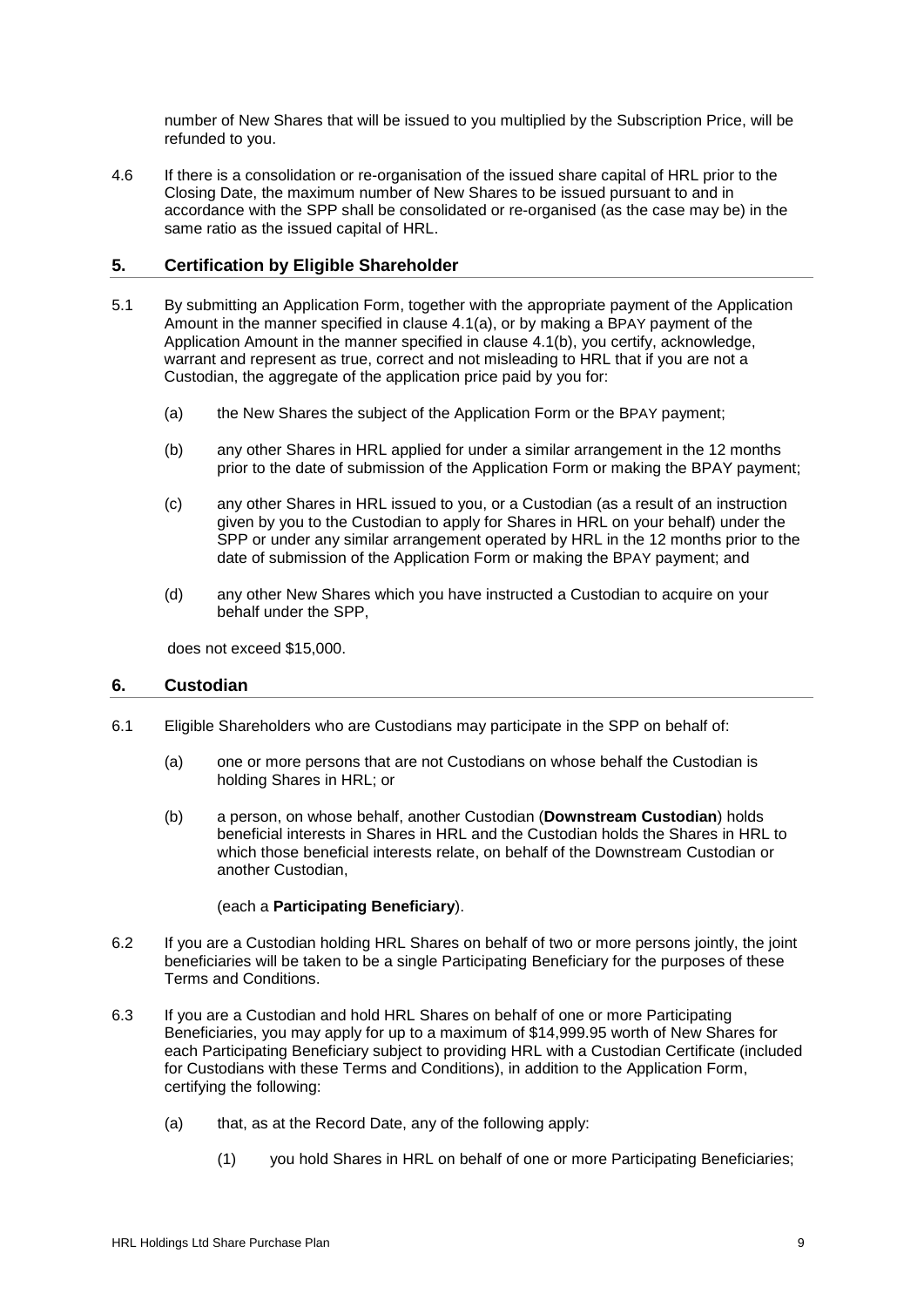<span id="page-11-0"></span>(2) a Downstream Custodian holds beneficial interests in Shares in HRL on behalf of one or more Participating Beneficiaries and you hold the Shares in HRL on behalf of the Downstream Custodian or another Custodian,

and each Participating Beneficiary has subsequently instructed the following person to apply for New Shares on their behalf pursuant to the SPP:

- (1) where paragraph [6.3\(a\)\(1\)](#page-10-2) applies, you as the Custodian; and
- (2) where paragraph [6.3\(a\)\(2\)](#page-11-0) applies, the Downstream Custodian.
- (b) the number of Participating Beneficiaries;
- (c) the name and address of each Participating Beneficiary for whom the Custodian applies for New Shares, and that each Participating Beneficiary's address is located in Australia or New Zealand;
- (d) in respect of each Participating Beneficiary:
	- (1) where paragraph [6.3\(a\)\(1\)](#page-10-2) applies, the number of Shares in HRL that you hold on behalf of the Participating Beneficiary; and
	- (2) where paragraph [6.3\(a\)\(2\)](#page-11-0) applies, the number of Shares in HRL to which the beneficial interests relate;
- (e) in respect of each Participating Beneficiary:
	- (1) where paragraph [6.3\(a\)\(1\)](#page-10-2) applies, the number or dollar amount of New Shares the Participating Beneficiary has instructed you to apply for on their behalf; and
	- (2) where paragraph [6.3\(a\)\(2\)](#page-11-0) applies, the number or dollar amount of New Shares the Participating Beneficiary has instructed the Downstream Custodian to apply for on their behalf; and
- (f) that there are no Participating Beneficiaries in respect of which the total of the application price for the following exceeds \$15,000:
	- (1) the New Shares applied for by you as Custodian on their behalf under the SPP; and
	- (2) any other Shares in HRL issued to you as Custodian in the 12 months prior to the date of submission of the Application Form as a result of an instruction given by them to you as Custodian or to the Downstream Custodian to apply for ordinary shares in HRL under an arrangement similar to the SPP operated by HRL,
- (g) that a copy of the written offer document was given to each Participating Beneficiary; and
- (h) where paragraph  $6.3(a)(2)$  applies, the name and address of each Custodian who holds beneficial interests in shares in HRL held by the Custodian in relation to each Participating Beneficiary.
- 6.4 Custodians should have received a Custodian Certificate with these Terms and Conditions. If you are a Custodian and you did not receive a Custodian Certificate or would like further information on how to apply, you should contact the SPP Information Line on 1300 853 481 (if calling from within Australia) or +61 1300 853 481 (if calling from outside Australia).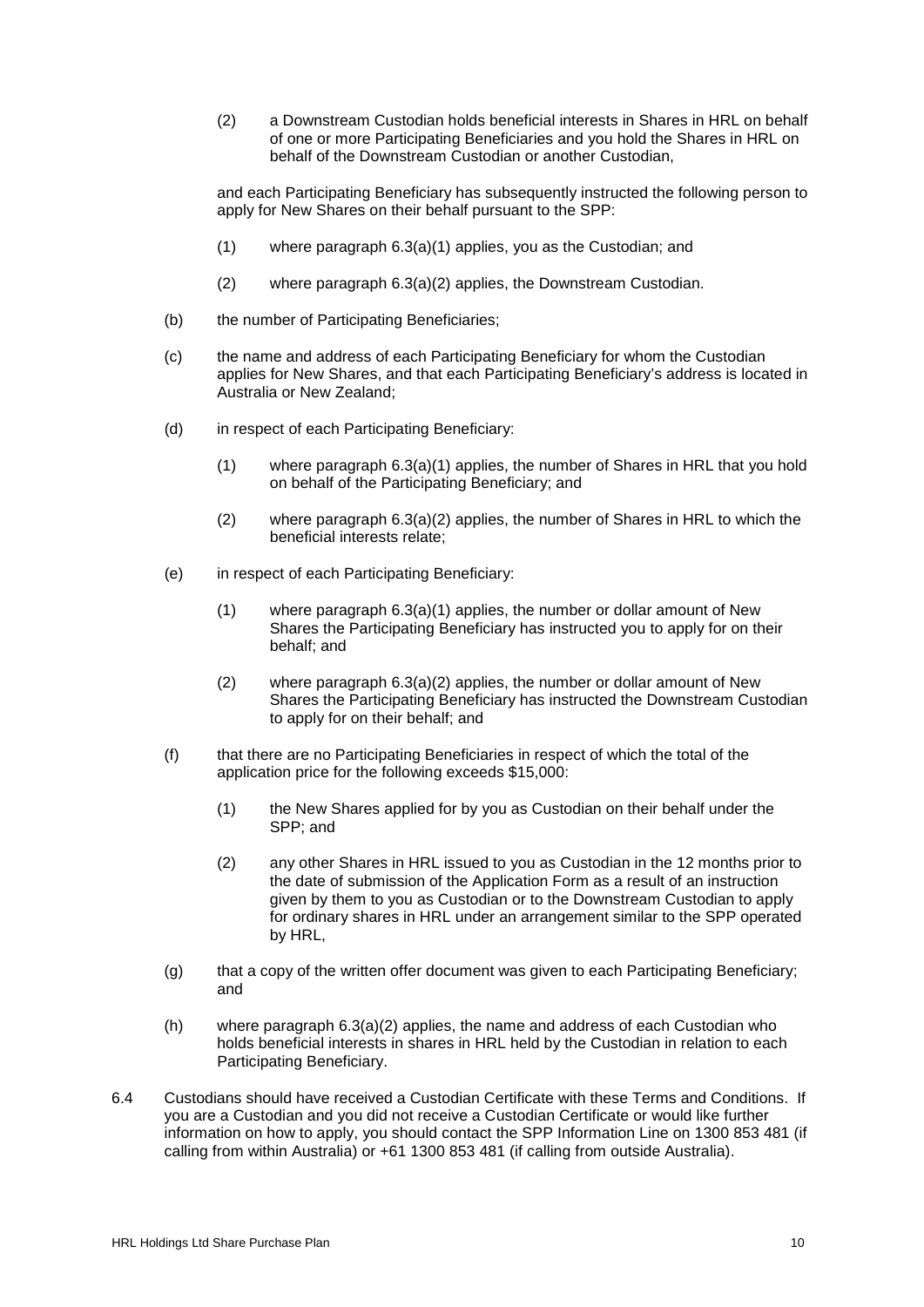### **7. Issue of Shares**

- 7.1 HRL is prohibited from issuing any New Shares to any Eligible Shareholder unless the Eligible Shareholder has provided the certification set out in clause [5,](#page-10-1) and if a Custodian, has provided a Custodian Certificate, at the time of applying for the New Shares.
- 7.2 In the event that the SPP is oversubscribed, the Board reserves the right to allocate fewer, or no, New Shares than an Eligible Shareholder applies for under the SPP at its sole discretion.
- 7.3 The issue of New Shares under the SPP is not subject to nor conditional upon the completion of the Analytica Acquisition or the Placement.
- 7.4 HRL intends to issue the New Shares under the SPP on or about 4 December 2017 (**Issue Date**). HRL reserves the right to vary the Issue Date without further notice in the event that the Closing Date is varied pursuant to clauses [3.2](#page-8-1) and/or [11.1.](#page-13-1)
- 7.5 In respect of application monies received from an Eligible Shareholder, HRL will, prior to the Issue Date, determine the maximum number of New Shares rounded down to the nearest whole number which may be acquired by any Eligible Shareholder.
- 7.6 The allocation of New Shares will be determined by the Board at its sole discretion.
- 7.7 The Directors reserve the right to accept oversubscriptions as they deem appropriate but not exceeding the threshold of \$15,000 per holder under the Class Order.
- 7.8 In the event that the Offer under the SPP is not fully subscribed, the Board reserves its right to issue New Shares in excess of the maximum \$14,999.95 worth of New Shares specified in clause [3.3](#page-8-2) (**Additional Issue**), to any person (whether or not such person is an Eligible Shareholder) so long as the Additional Issue:
	- (a) satisfies section 708 of the Corporations Act;
	- (b) complies with the ASX Listing Rules; and
	- (c) any approval of Shareholders to the Additional Issue which is required under the Listing Rules or the Corporations Act is obtained.
- 7.9 HRL will apply to ASX for quotation of the New Shares issued under the SPP and the Additional Issue (if any) within the period prescribed in the Listing Rules.

### **8. Subscription Price**

8.1 The price of the New Shares will be the Subscription Price.

Compared with the Volume Weighted Average Market Price (over the last 5 days on which trading in HRL's Shares were recorded immediately prior to the announcement of the SPP (on 17 October 2017), the Subscription Price represents approximately a 2% premium to the Volume Weighted Average Market Price over that period.

The Subscription Price is at a discount to the Market Price on 12 October 2017, being the specified period not more than 30 days before the date of this Offer, in accordance with the requirements of the Class Order.

8.2 The New Shares are a speculative investment and the Market Price of the Shares may change between the Opening Date and the Issue Date. This means that the Subscription Price you pay for the New Shares may exceed the Market Price of the Shares at the Issue Date. HRL does not make any assurance as to the Market Price of Shares and there can be no certainty that Shares in HRL will trade at or above the Subscription Price following the Issue Date. Shareholders should seek their own financial advice in relation to this Offer and participation in the SPP.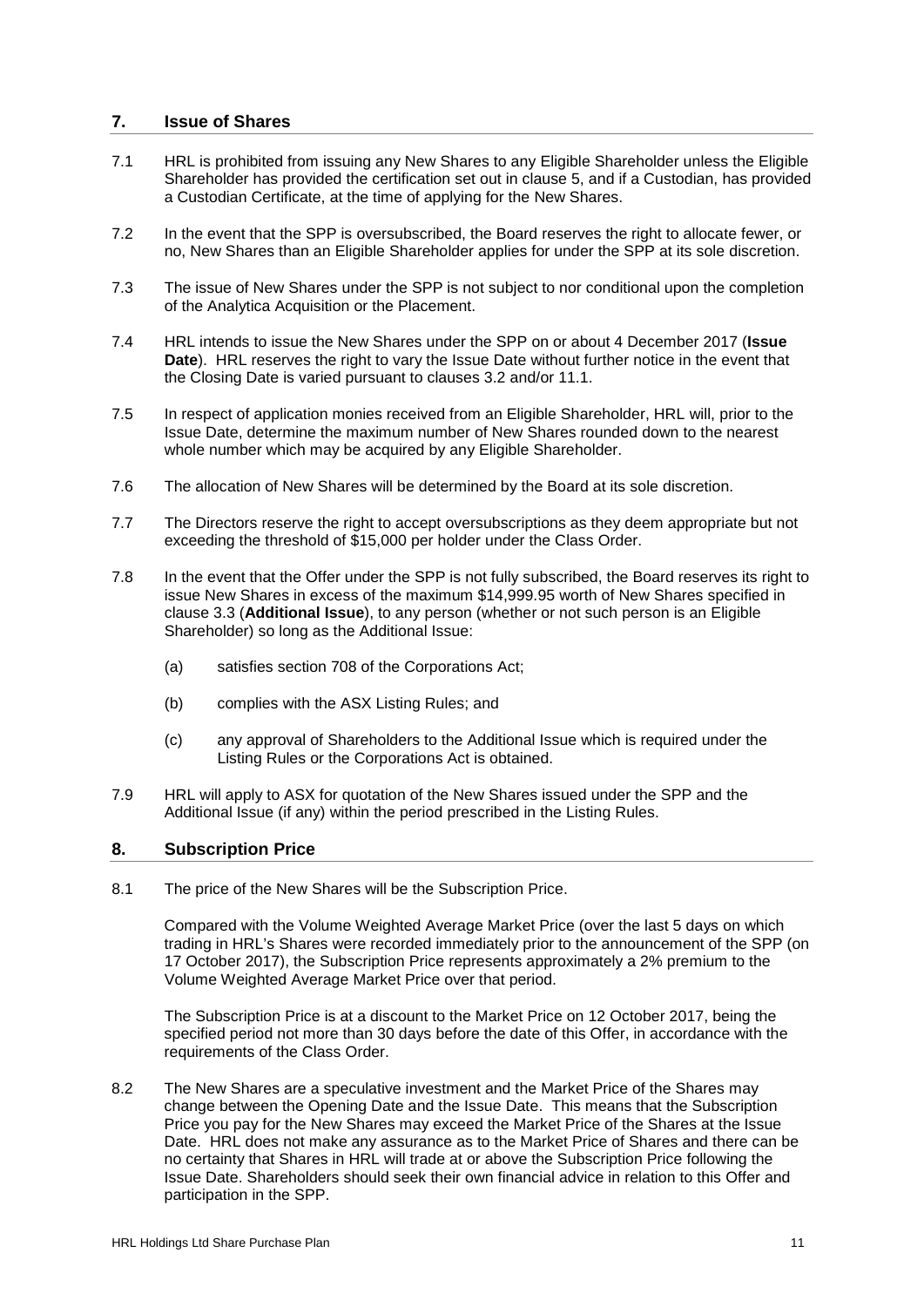- 8.3 No brokerage, commissions, stamp duty or other transaction costs will be payable by Eligible Shareholders in respect of an application for, and an issue of, New Shares under the SPP.
- 8.4 HRL may pay brokerage and other commissions in respect of any subscriptions procured in respect of any Additional Issue, as determined by the Board in its discretion.

#### **9. Rights attaching to New Shares**

9.1 All New Shares issued under the SPP will be issued on the same terms as other Shares quoted on ASX and once issued, will rank pari pasu with existing Shares. HRL will apply for the New Shares to be quoted on ASX. It is anticipated that New Shares issued under the SPP will be quoted on ASX on, or shortly after, the Issue Date. Holding statements for the New Shares issued under the SPP will be sent to Eligible Shareholders who have participated in the SPP. If you trade any New Shares before you receive your holding statement, then you do so at your own risk.

#### **10. Non-residents**

- 10.1 The right to participate in this Offer under the SPP is available exclusively to persons who were registered as holders of Shares in HRL at 7.00pm (Brisbane time) on the Record Date and whose registered address was in Australia or New Zealand or in another jurisdiction where, in the opinion of the Board, it is lawful and reasonably practical to extend the Offer according to the laws of that jurisdiction.
- <span id="page-13-0"></span>10.2 Eligible Shareholders who are not residents of Australia should consult their professional advisers as to whether any formalities need to be observed (either by them or HRL) to enable them to apply for New Shares. It is the responsibility of such Eligible Shareholders to obtain all necessary approvals so they may legally apply for New Shares. The return of a completed Application Form and accompanying Application Amount, or the forwarding of payment of the Application Amount using BPAY from a non-resident Eligible Shareholder will be taken by the Company to constitute a representation and warranty by that Eligible Shareholder that all relevant approvals have been obtained and that HRL may legally offer the New Shares to that Eligible Shareholder.

### **11. General**

- <span id="page-13-1"></span>11.1 The Board may change or terminate the SPP at any time prior to the Issue Date. If the Board does so, it will advise the ASX. Any omission to give notice of changes to, or termination of, the SPP, or the non-receipt of any such notice, will not invalidate the change or termination.
- 11.2 If the SPP is withdrawn, all Application Amounts received by HRL will be refunded. No interest will be paid on any refunded Application Amounts.
- 11.3 In addition to any rights of the Board to reject applications as set out in these Terms and Conditions, the Board also reserves the right to allocate fewer, or no, New Shares than an Eligible Shareholder applies for under the SPP if the Board believes that the allotment of those New Shares would contravene any of the Listing Rules or the requirements of the Class Order. In any such case, excess Application Amounts will be returned to the relevant applicant(s). No interest will be paid on Application Amounts so returned.
- 11.4 HRL may settle in any manner it deems appropriate, any disputes or anomalies which may arise in connection with or by reason of the operation of the SPP, whether generally or in relation to any applicant or application for New Shares. The decision of HRL will be conclusive and binding on all persons to whom the determination relates.
- 11.5 HRL reserves the right to waive compliance with any provision of the SPP Terms and Conditions.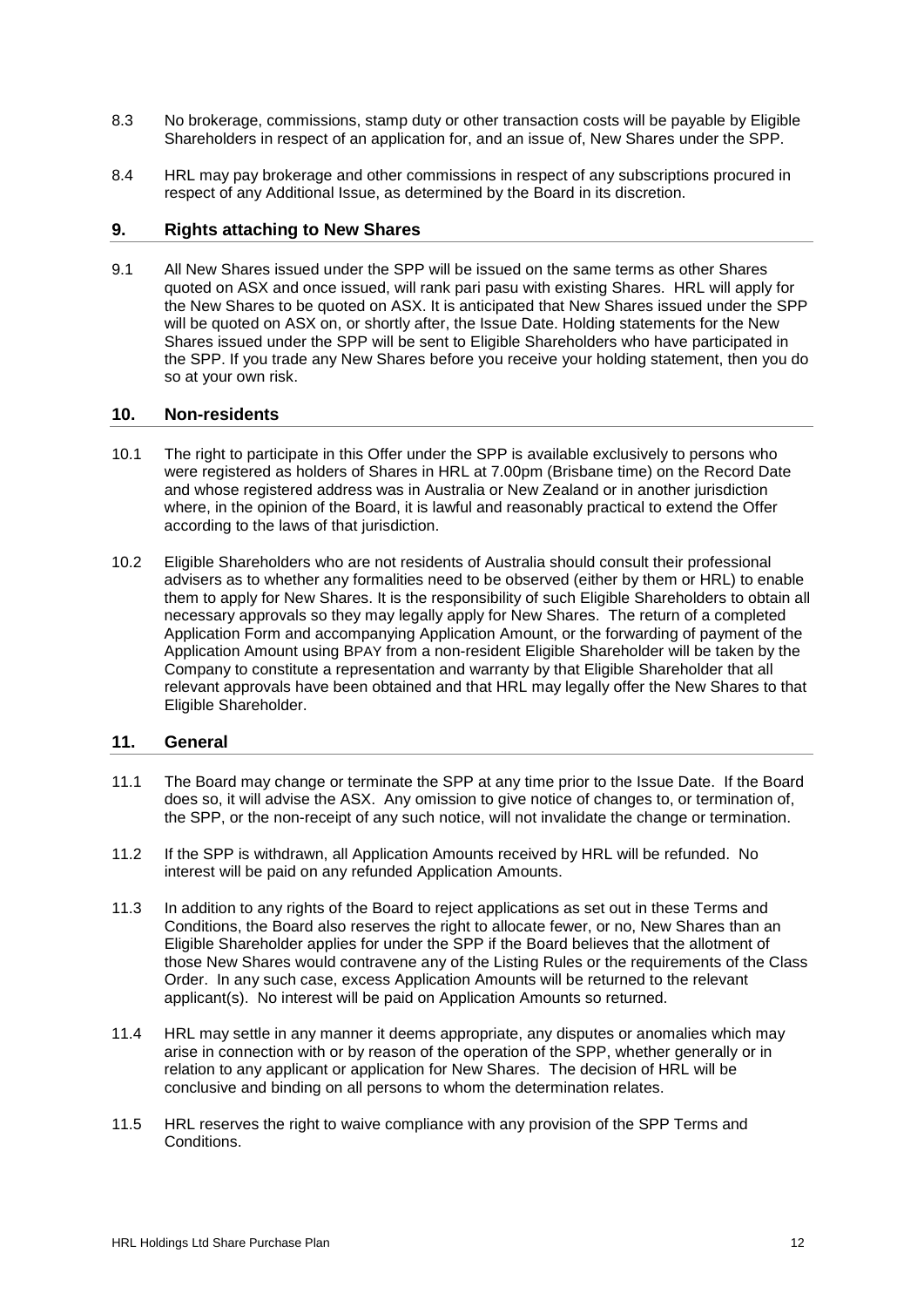- 11.6 The Offer of New Shares under the SPP is in accordance with the Class Order which grants relief from the requirement to prepare a disclosure document for this Offer and in accordance with the Listing Rules.
- 11.7 In New Zealand, the Offer of New Shares under the SPP is in accordance with *Financial Markets Conduct Act 2013* (NZ), the *Financial Markets Conduct Regulations 2014* and the *Financial Markets Conduct (Incidental Offers) Exemption Notice 2016* (NZ).
- 11.8 The contents of this document have not been reviewed by any regulatory authority in any jurisdiction.
- 11.9 By filling out the Application Form to apply for New Shares, you are providing personal information about yourself to HRL. HRL, and its share registry on its behalf, collect, hold and use that personal information in order to process your application, service your needs as a Shareholder, to provide facilities and services that you request and to carry out appropriate administration. Your personal information may also be used from time to time to inform you about other products and services offered by HRL, as well as its related body corporates, which HRL considers may be of interest to you. If you do not want your personal information to be used for this purpose please contact HRL. You may request access to your personal information held by (or on behalf of) HRL by contacting HRL or its share registry.
- 11.10 These Terms and Conditions of the SPP are governed by the laws in force in Queensland.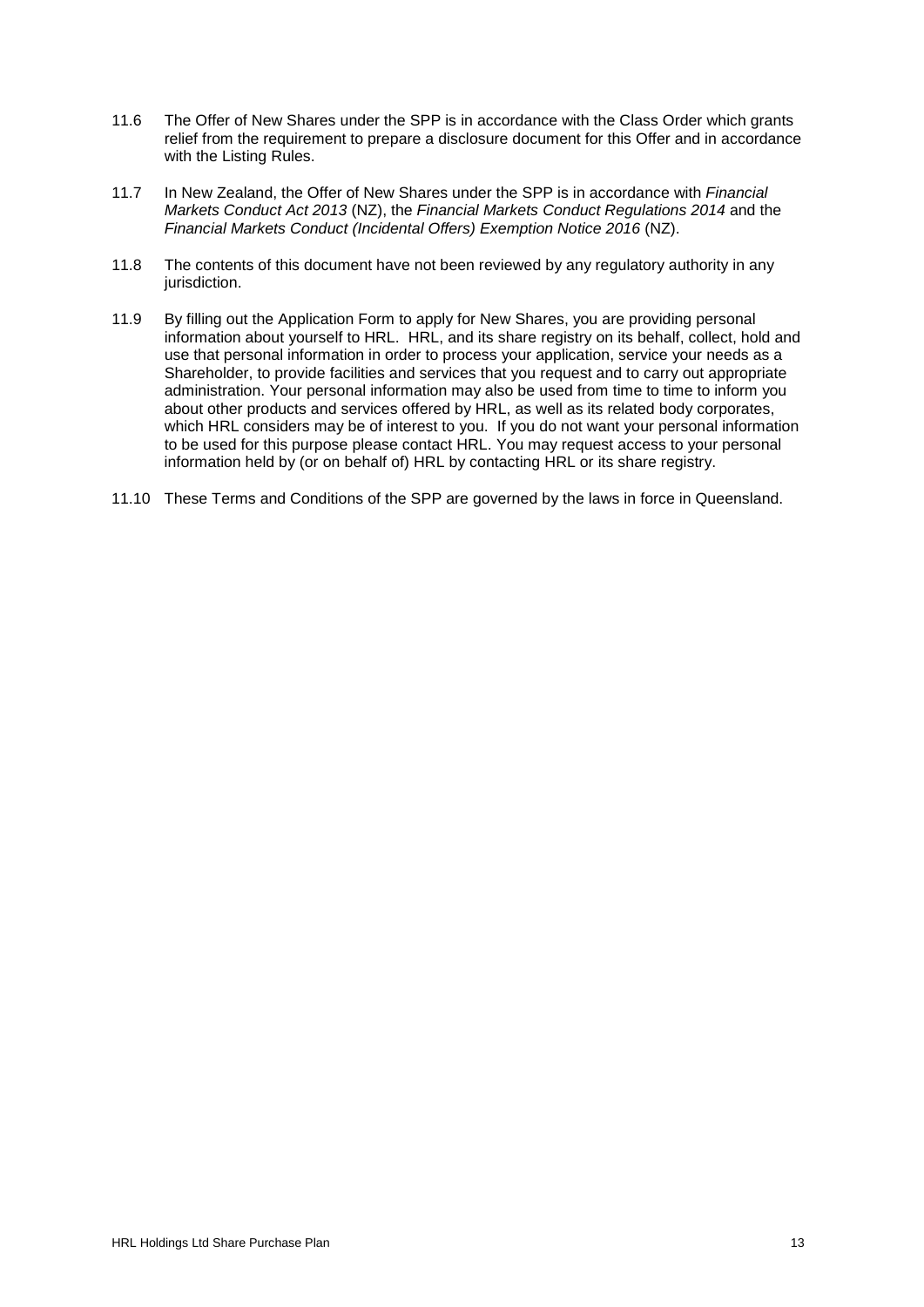

**HRL Holdings Limited** ACN 120 896 371

All Registry communications to: Link Market Services Limited Locked Bag A14 Sydney South NSW 1235 Australia

Telephone: 1300 853 481 From outside Australia: +61 1300 853 481

ASX Code: HRL

Website: www.linkmarketservices.com.au

**SRN/HIN: Entitlement Number: Record Date: 16 October 2017 Offer Opens: 1 November 2017 Issue Price per Share: A\$0.085**

**Offer Closes 5:00pm (Brisbane time): 27 November 2017**

## **SHARE PURCHASE PLAN ("SPP") APPLICATION FORM**

#### **How do I apply for Shares under this offer?**

- Carefully read the SPP Terms and Conditions accompanying this form.
- Decide on the amount you wish to apply for.
- Pay for the Shares in accordance with the instructions outlined in the Terms and Conditions Booklet and further important instructions on the reverse of this form. Option 1: Paying by Bpay®.
- Option 2: Paying by Cheque, Bank Draft or Money Order. • Payments must be in Australian dollars.

## **PAYMENT OPTIONS**

## **Option 1: Paying by Bpay®**

If paying by Bpay®, you do **NOT** need to complete or return the Acceptance Slip attached to this Application Form below. Payment must be received by the Registry by BPAY® by 5:00pm (Brisbane time) on 27 November 2017. By paying by BPAY®, you will be deemed to have completed an Application Form for the number of Shares the subject of your Application Payment.

If you make a payment by Bpay® and HRL Holdings Limited receives an amount which is not equal to either A\$2,125, A\$4,250, A\$6,375, A\$8,500, A\$12,750 or A\$14,999.95, HRL Holdings Limited may round down the number of Shares that you are applying for to the next lowest parcel at their discretion. Your payment must be for a minimum of A\$2,125.



**Telephone & Internet Banking – Bpay®**

Contact your bank or financial institution to make this payment from your cheque, savings, debit or transaction account. More info: www.bpay.com.au

® Registered to Bpay Pty Ltd ABN 69 079 137 518

#### **Option 2: Paying by Cheque, Bank Draft or Money Order**

If paying by cheque, bank draft or money order, complete and return the Acceptance Slip attached to this Application Form with your Application Payment.

- A. Tick the box beside the amount you wish to apply for, either A\$2,125, A\$4,250, A\$6,375, A\$8,500, A\$12,750 or A\$14,999.95.
- B. Enter your cheque, bank draft or money order details. The amount of your Application Payment should be equal to the amount applied for in section A of the Acceptance Slip. Cheques, bank drafts or money orders must be drawn on an Australian branch of a financial institution in Australian currency, made payable to "HRL Holdings Limited" and crossed "Not Negotiable". Please ensure sufficient cleared funds are held in your account, as your cheque will be banked as soon as it is received. If you provide a cheque, bank draft or money order for an amount that is not equal to either A\$2,125, A\$4,250, A\$6,375, A\$8,500, A\$12,750 or A\$14,999.95, HRL Holdings Limited may round down the number of Shares that you are applying for to the next lowest parcel at their discretion. Your payment must be for a minimum of A\$2,125.
- C. Enter your contact telephone number at which we may contact you regarding your application for Shares, if necessary.

| THIS IS A PERSONALISED FORM FOR THE SOLE USE OF THE SHAREHOLDER AND HOLDING RECORDED ABOVE. |
|---------------------------------------------------------------------------------------------|
|---------------------------------------------------------------------------------------------|

|             | ACN 120 896 371                                                                                            | Please detach and enclose with payment |                   |                                  | SRN/HIN:<br><b>Entitlement Number:</b> |                                |
|-------------|------------------------------------------------------------------------------------------------------------|----------------------------------------|-------------------|----------------------------------|----------------------------------------|--------------------------------|
| A           | I/we wish to purchase a parcel of Shares to the dollar amount of (tick one box only):                      |                                        |                   |                                  |                                        |                                |
|             | 50,000 Shares<br>25,000 Shares<br>A\$4,250.00 OR<br>A\$2,125.00 OR                                         | 75,000 Shares<br>A\$6,375.00 OR        |                   | 100,000 Shares<br>A\$8,500.00 OR | 150,000 Shares<br>A\$12,750.00 OR      | 176,470 Shares<br>A\$14,999.95 |
| В           | Make your cheque, bank draft or money order payable to "HRL Holdings Limited" and crossed "Not Negotiable" |                                        |                   |                                  |                                        |                                |
| Drawer      | Cheque Number                                                                                              |                                        | <b>BSB Number</b> | <b>Account Number</b>            | Amount of Cheque                       |                                |
|             |                                                                                                            |                                        |                   |                                  | A\$                                    | .00                            |
| $\mathbf c$ | Telephone Number - Business Hours                                                                          | Telephone Number - After Hours         |                   | <b>Contact Name</b>              |                                        |                                |
|             |                                                                                                            |                                        |                   |                                  |                                        |                                |